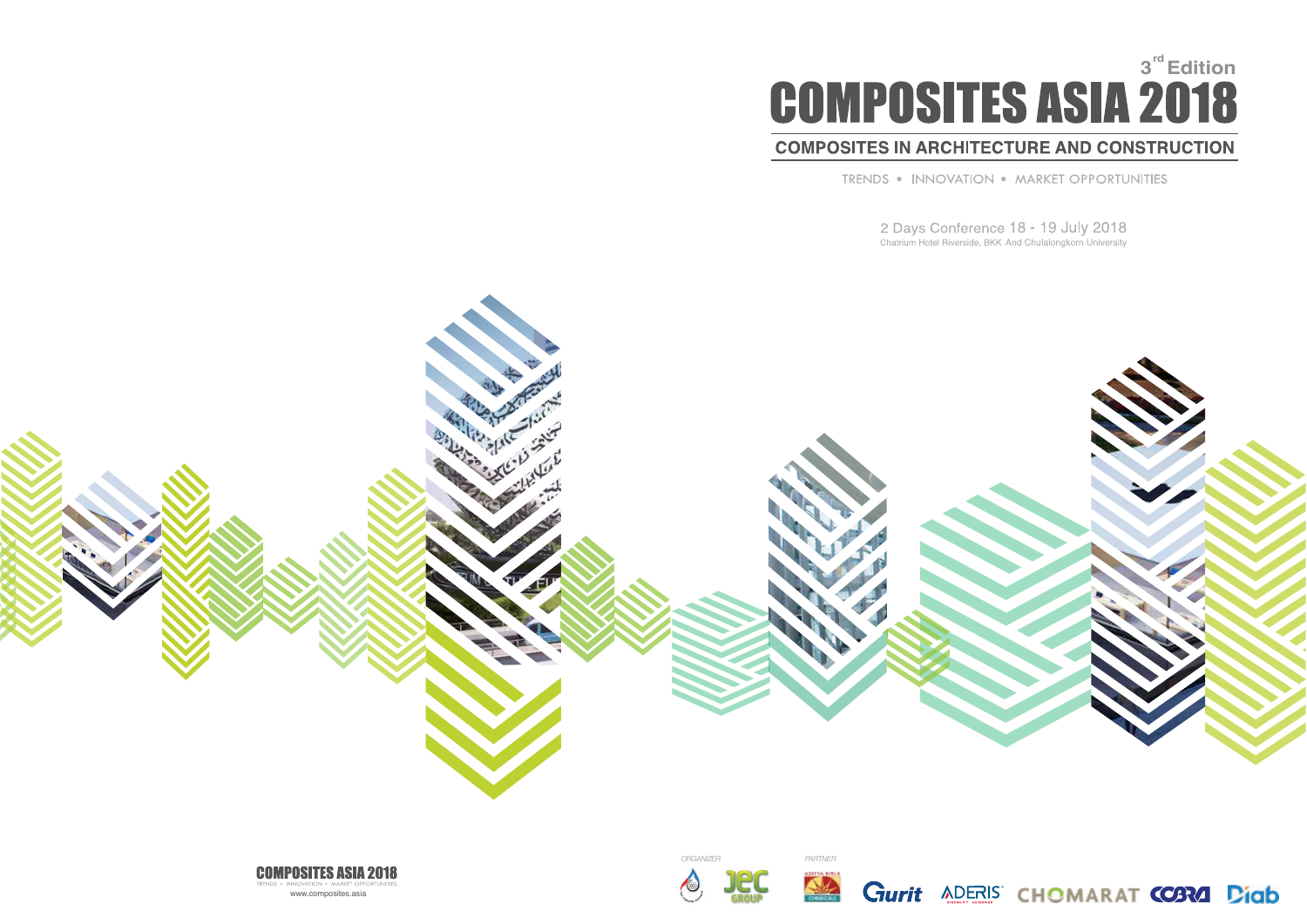# **COMPOSITES ASIA** TRENDS . INNOVATION . MARKET OPPORTUNITIES

Since 2016, the Thai Composites Association has initiated and co-organized with JEC Group an annual International Composites Conference in Thailand. This year it is our 3rd conference which focuses on Composites application in Architecture and Construction.

Composite is an advanced material which is developing fast alongside traditional materials like Metals, Concrete, Wood and Plastics. Composite materials offer several unique characteristics including light weight, freedom of form, weather and corrosion resistance, thermal insulation, durability and many more.

Composites are widely used in several other key markets including aerospace, wind energy, automotive, transportation, marine, sports and leisure. The topic of focus each year of this international composites conference is therefore rotating along these market segments. From Rail and Transportation in 2016, Automotive in 2017 to Architecture and Construction this year. Please let us know your preference for next years' focus.

We have seen a good development within the composites industry in Thailand in recent years including increased investment and growth of member companies and more connection and cooperation between industry – governmental – academic sectors. These developments are reflected in this annual conference with great participation in the table top exhibition. Composites Asia serves as an excellent platform for networking. It is a good opportunity for the executives of composite companies in Thailand and the region to meet and connect with each other.

Welcome to

"COMPOSITES ASIA 2018

Composites in Architecture and Construction"

**Danu Chotikapanich**

*Events Director*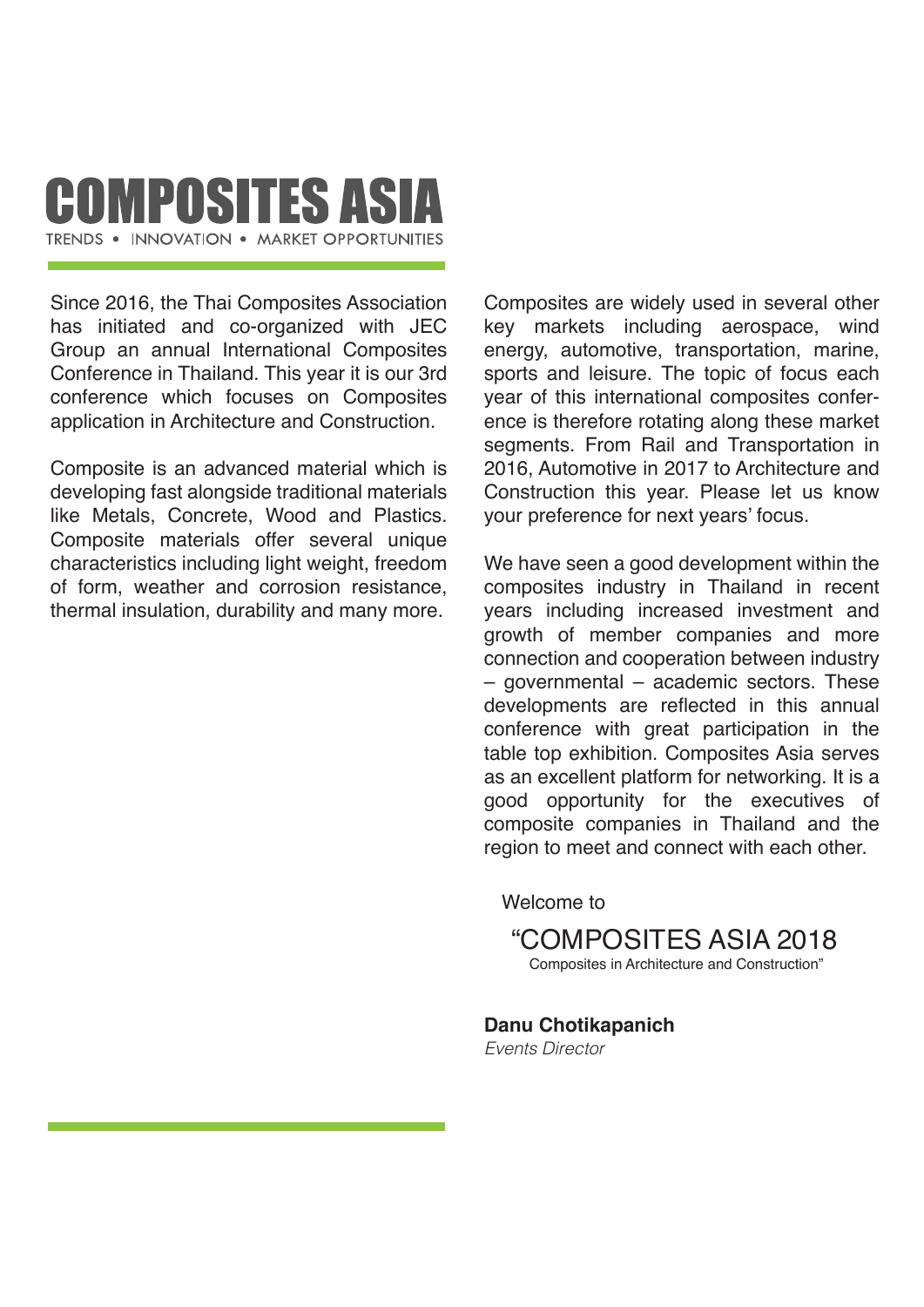# **Expand your Knowledge** & Network



# *Conference program*

 The program will cover different aspects of fiber reinforced plastics and fiber reinforced concrete application in the architecture and construction sector from architectural design, engineering design, fabrication and project management. Fire Smoke Toxicity (FST) is another key aspect which will be covered by both presentations and demonstrations. The focus on the first day will be more on architectural aspects while the second day will provide in-depth technical presentations aiming more for engineers and composite industry fellows.

# *Table - top area*

 Explore innovative projects, solution and services in the composite industry. Discuss with the sponsers.





# *Networking events*

 **Networking Reception**: at River Barge Terrace, Chatrium Hotel Riverside, Wed July, 6 - 8pm. Speakers, Sponsers and VIP guests are invited to a private evening reception. Organized and hosted by TCA and JEC Group, this reception represented an exclusive event allowing for more networking and business opportunities. Participants will be able meet key contacts and engage in productive meeting.

 **Networking Break**: Connect with the industry's key decision-makers during the breaks.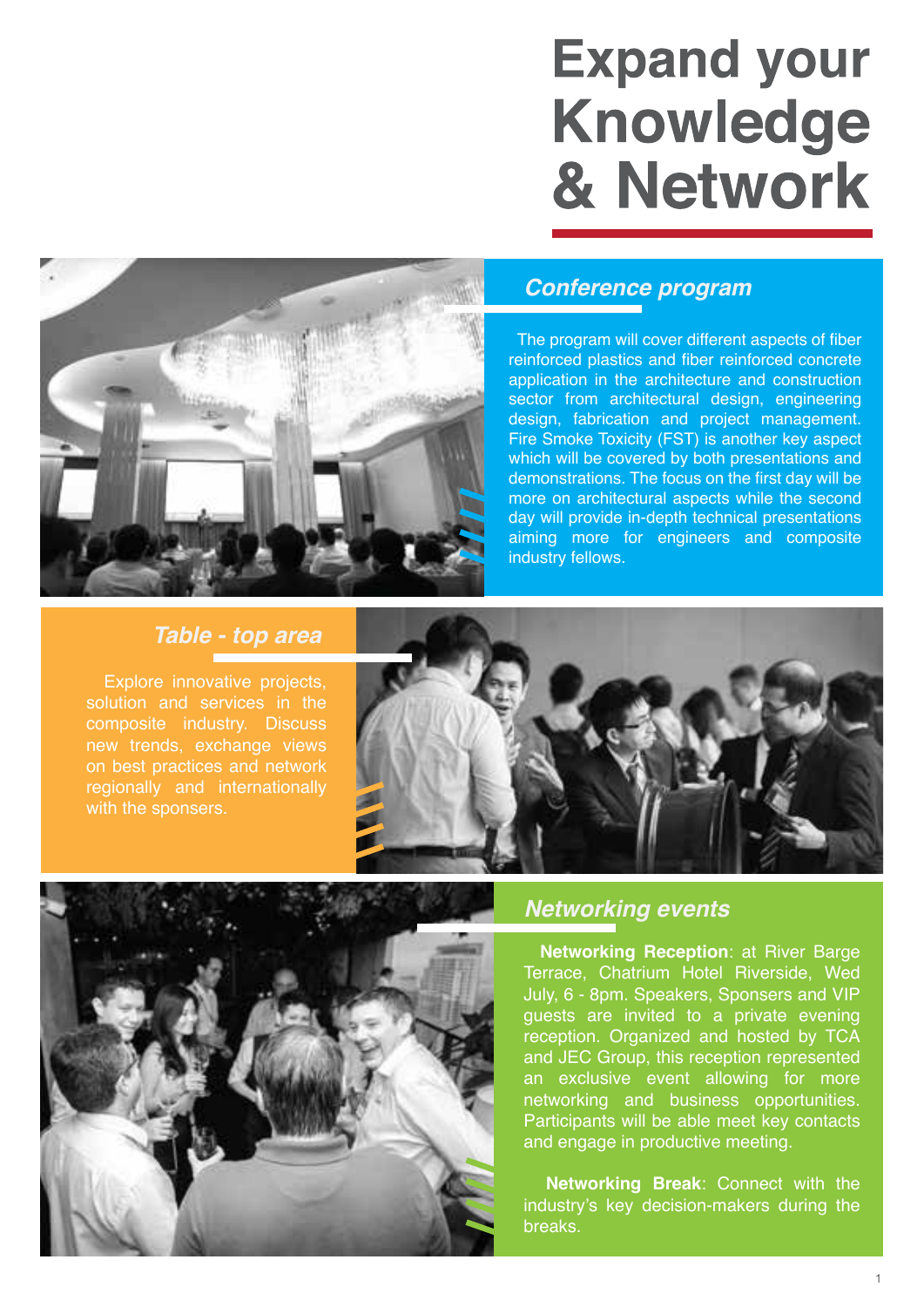#### *08.30 - 09.00*

#### **Registration**



## **Welcome Speech by President of Thailand Composites Association**

#### **Danu Chotikapanich**

*President of Thai Composites Association, Thailand*

COBRA CEO since 2005 - the leading manufacturer of premium Windsurf, SUP Kite and Surf boards, and a global supplier of composites for the Architectural, Automotive, Transportation and Luxury Accessories markets.



# **Is Construction the Most Promising Sector for Composites?**

#### **Frédéric REUX**

*Media Director and Editor-in Chief, JEC Group, France*

 He has more than 28 years' experience in the trade and technical press business, working successively in the fields of Building & Construction, Science, Beverage & Bottling, and Packaging before joining the Composites world.



# **Architectural Project Showcases in Composites**

#### **Dr. Amer Affan**

*Owner and Foundation, Affan Innovative Structures, UAE*

- Born in Damascus, Syria
- Went to school in England, Graduate of Cambridge University, Trinity College, with a Phd in Structural Engineering in 1987.
- Worked in England and Germany before settling in Dubai in 1995.
- Founded Affan Innovative Structures in 2004.



# **Successful Composite Designs in Architecture and Civil Projects**

#### **David Firth**

*Senior Structural Engineer, Diab, Australia*

 David Firth is a qualified Naval Architect and has worked in the composite industry for 20 years with hands on practical experience and engineering design experience. David has worked on the engineering of houses, large buildings, road tankers, chemical storage equipment, underground water storage and industrial process equipment.

*10.30 - 10.50*

**Networking Break**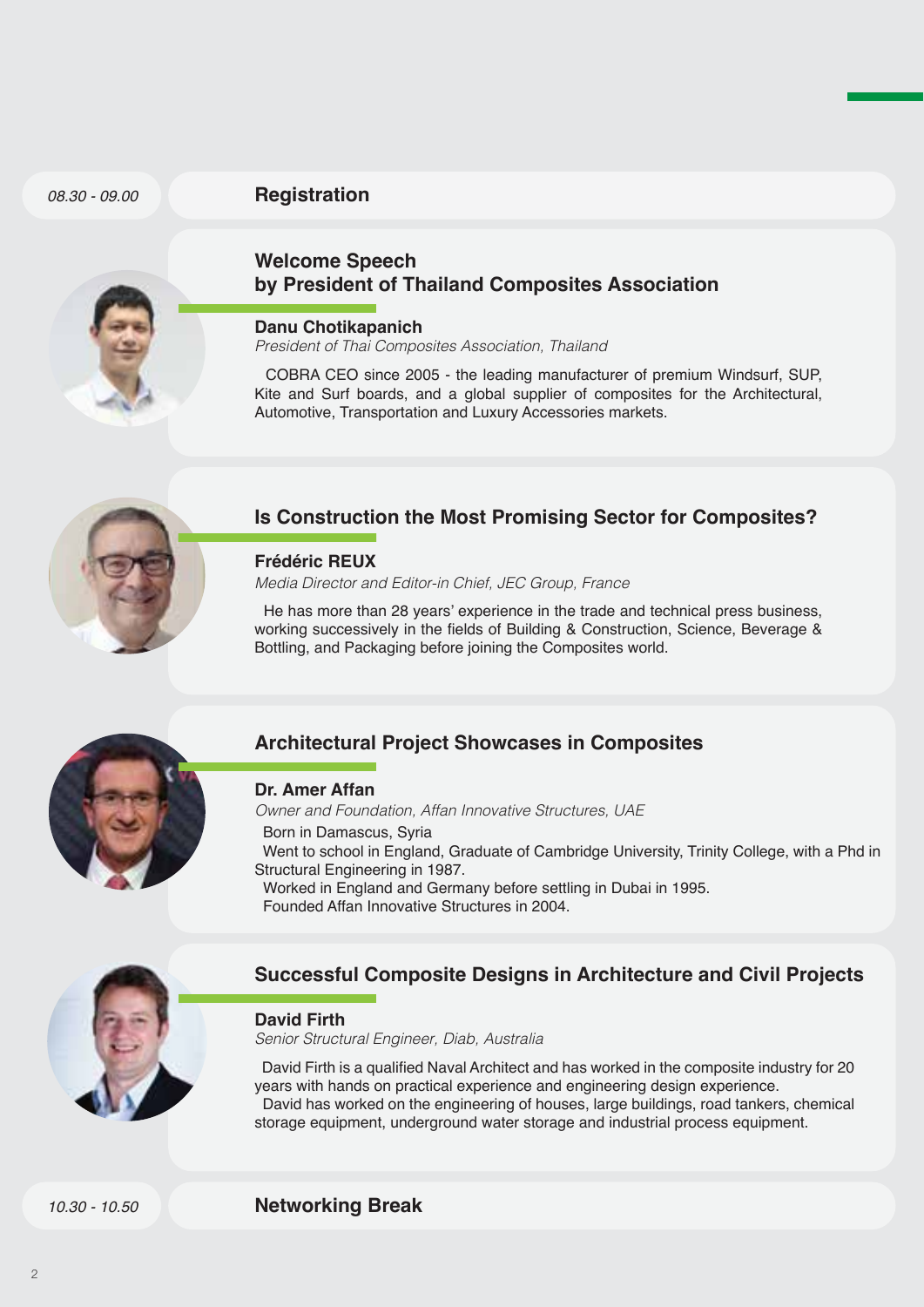*Chatrium Hotel Riverside, Bangkok*



# **New Architectural Typology**

#### **Duangrit Bunnag**

*Owner and Founder, Duangrit Bunnag Architect Limited , Thailand*

 He has been building his own practice focusing on many design hotels, resorts, commercial and residential projects and has received several recognitions including; ARCASIA Awards for Architecture 2015 : Gold Medal , Best Hotel by Wallpaper Design Awards 2014, ARCASIA Award for Architecture 2013 : Gold Medal , ARCASIA Gold Medal in 2005 and the UK's FX Award in 2000. Now he is a chairman of the committee board for Creative District Foundation, for the intention of sustainably develop the city on creative economy.



#### **Composites in Future Smart Cities**

#### **Stephen Smith**

*Regional Sales & BU Manager, Exel Composites, Australia* 

Mechanical Engineer from the Automotive industry in the UK.

 Based in Melbourne, Australia. Experience in sales and business development positions in the advanced materials industry for over 25 years, including 15 years in the advanced ceramics industry with ICI Advanced Ceramics (Now Morgan Advanced Ceramics) and 11 years in composites industry with Exel Composites.

*12.00 - 13.30*





## **Large Span and Self-Supportive Advanced Composite Structures**

#### **Dr.Mark Hobbs**

*Head of Structural Engineering, Premier Composite Technologies LLC, UAE*

 Mark Hobbs interest in lightweight materials and marine structures initially lead to a position at Gurit where he worked on a wide range of projects in the marine, architectural, civil and underwater power markets.

 Mark joined Premier Composite Technologies as Head of Structural Engineering. He currently leads a team of structural engineers working on large scale advanced FRP structures, and enjoys continuing to find new challenges for these exciting materials.



# **CFRP Enclosures Using Precast Concrete – "The Ideal Wall" System Solution**

#### **John M. Carson**

*Executive Director, Altus Group lnc., USA*

 Mr. Carson is currently a Board Member and Executive Director of Altus Group, Inc.- a "for profit" corporation owned by its founding members which is focused on precast technology development, licensing and innovation. It is comprised of 19 of the leading precast concrete firms in North America, several International Affiliates, and Strategic Innovation Partners. AltusGroup members have over 35 manufacturing plants and total group revenues exceeding \$1 Billion.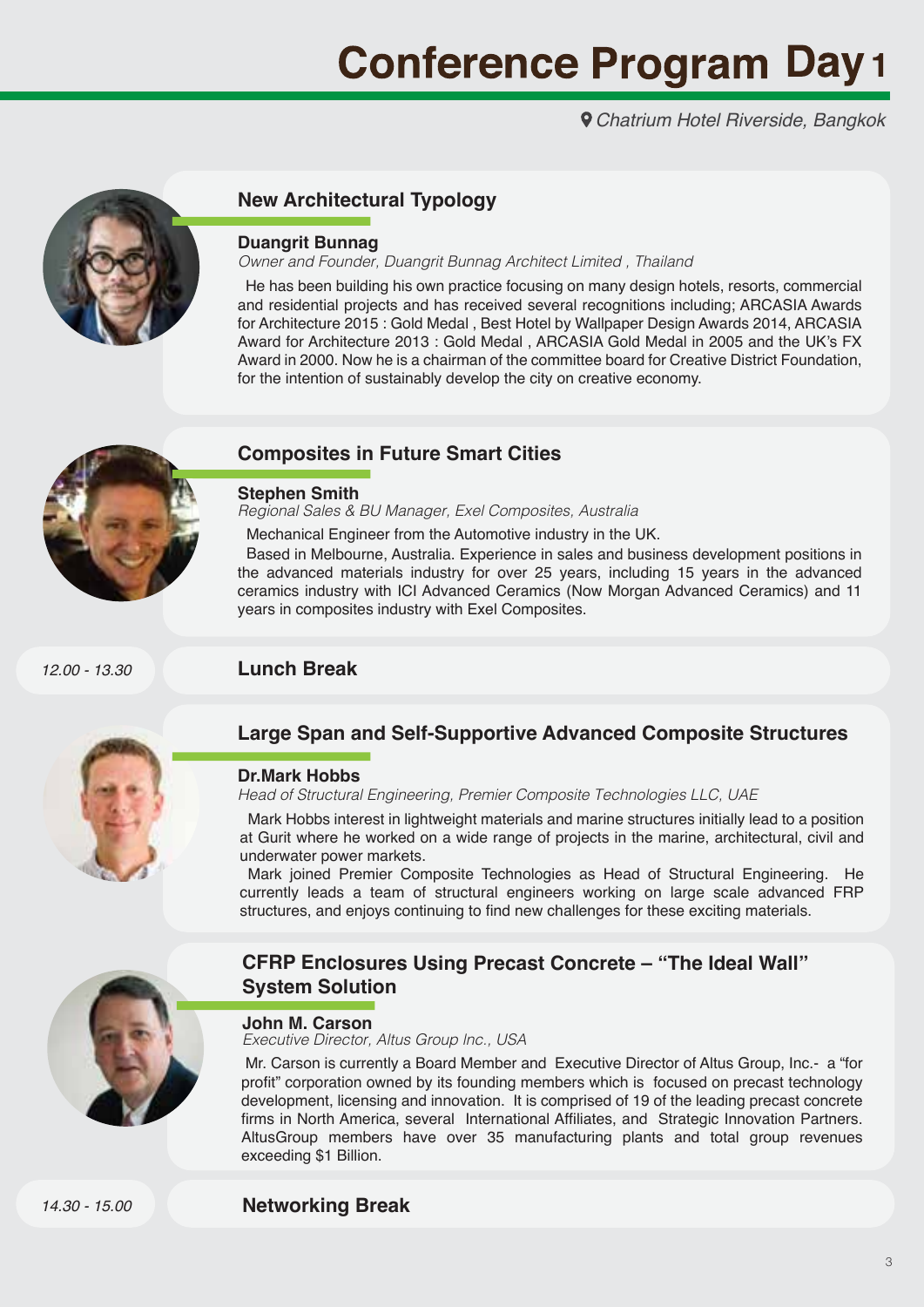*Chatrium Hotel Riverside, Bangkok*



#### **Sustainable Composites in Building & Construction - Interior/ Exterior Fire, Smoke and Toxic Fume Safety & Energy Savings.**

#### **Ms. Latha Ekambaram**

*Marketing, Strategy & Distribution Business Manager, MENA, Australia*

 Ms. Latha Ekambaram is a results-driven engineering professional with MBA in Marketing. She has over 20 years of accomplished track record of success in Sales, Marketing, Distribution Management and Business for chemical and industrial products.

 Based out of Dubai over the last 5 years she has been involved in introducing and specifying Fire, Smoke and Toxicity product range across several prestigious projects in the GCC, Africa and S. East Asia region by working closely with Architects, Consultants and Contractors.



# **Thermoplastic Composite for Next Generation Residential House Application**

#### **Justin Jin**

*Managing Diretor, Axia Materials, Korea*

 Justin Jin joined Samsung Chemical Group R&D Center for engineering polymer development and from 1998 he worked in DuPont Engineering Polymer division until he founded Axia Materials Co., LTD. In 2000.

 Since the foundation of Axia he has been working for 18 years as managing director as well as one of the key engineer of Axia. He is a joint inventor of the Axia's 26 globally registered patents. His area of expertise are polymerization, composite design, process, and business strategy development.



# **The Evolution of Constructive Systems in Composites**

#### **Gilmar Lima**

*G12 Innovation, Brasil*

 Gilmar has an experience of 36 years in Leadership, People Management, Strategy and Engineering Plastics, including Reinforced Composites. Acting in different companies such as TAURUS, HIDROPLAS, MARCOPOLO, and MVC, Gilmar assumed several leadership roles and acted in different segments, from automotive to aerospace.

 He is currently President of ALMACO (Latin American Association of Composite Materials), Mentor of Innovation of the Share Institute and leads G12 INNOVATION. Gilmar recently won his fourth JEC Innovation Awards, the most coveted prize in the composite segment worldwide.

## **Erivelto Mussio**

*G12 Innovation, Brasil*

 Professional graduated in business administration, architecture and with MBA in Business Transformation Management. He has 14 years of experience in development of solutions by reinforced composite applied to civil construction. He worked as an engineering and market development manager for the MVC company and currently is part of the G12 Innovation team. Participated in some projects of international recognition, as is the case of the ceiling system of Carrasco airport in Uruguay and the winner of the JEC Award Innovation 2018 - Wet Core POD.

*16.30 - 18.00*

## **Networking and Exhibition**

**VIP Reception** *18.00 - 20.00 ( by Invitation Only )*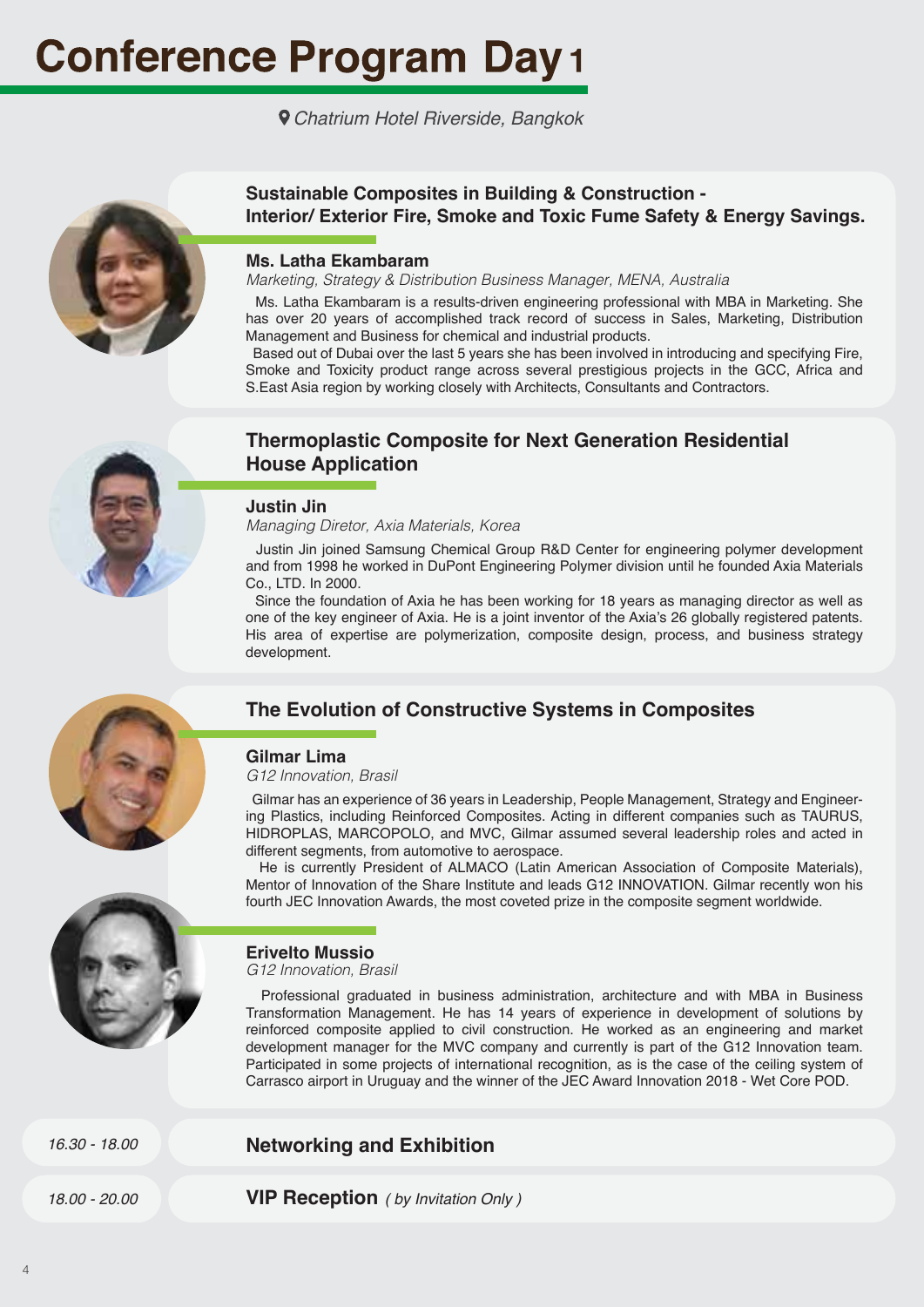2nd floor, Building 4, Faculty of Engineering *Chulalongkorn University, Bangkok*

**Registration**



*08.30 - 09.00*

# **Addressing the Challenges of Engineering Composite Civil Structures**

#### **Julien Sellier**

*Founder and Managing Director, StrucTEAM, UK*

 Highly entrepreneurial and passionate about composite materials and their applications, Julien established the company in 2010 to develop innovative and ground-breaking solutions for clients in civil engineering, renewable energy, marine, automotive and transportation.

 Eight years on, STRUCTeam is a firmly established player within the wind energy sector providing composite engineering services, technology transfer and consultancy, as well as working closely with several trusted partners to create supply chain efficiencies for an international customer base.



# **Structural FRP Composites in Architecture and Urban Design**

#### **Tony Stanton**

*Engineering Manager, Gurit, New Zealand*

 Tony Stanton is the Gurit Engineering Manager for the APAC region with 18 years of experience in design and structural engineering with a specialisation in composite materials. As engineering manager for Gurit Asia Pacific, he oversees a team of composite structural engineers and a composites materials testing laboratory, based in Auckland, New Zealand that serves the Australsia, South and East Asia, China and India.

 Tony has been involved in a wide variety of projects, enabling the adoption of light weight composites into new and varied applications. The integrated skill set of engineering analysis, materials and processing knowledge is key to the successful adaption of composite materials to any project and is core value in our approach to design.

*10.00 - 10.30*

## **Networking and Exhibition**



## **Improving Structural Behavior of Concrete Buildings and Bridges Using CFRP**

**Thammachat Kulprapha**

*Managing Director, NONTRI co., Ltd., Thailand*

 Thammachart is the Managing Director of NONTRI Co.,Ltd. , the company specialized in structural inspection and evaluation of bridges and buildings, including concrete repair and strengthening with FRP composites and Executive Director of IELT Co., Ltd. He has been experienced in structural strengthening of more than 200 concrete buildings and bridges using carbon fiber composites.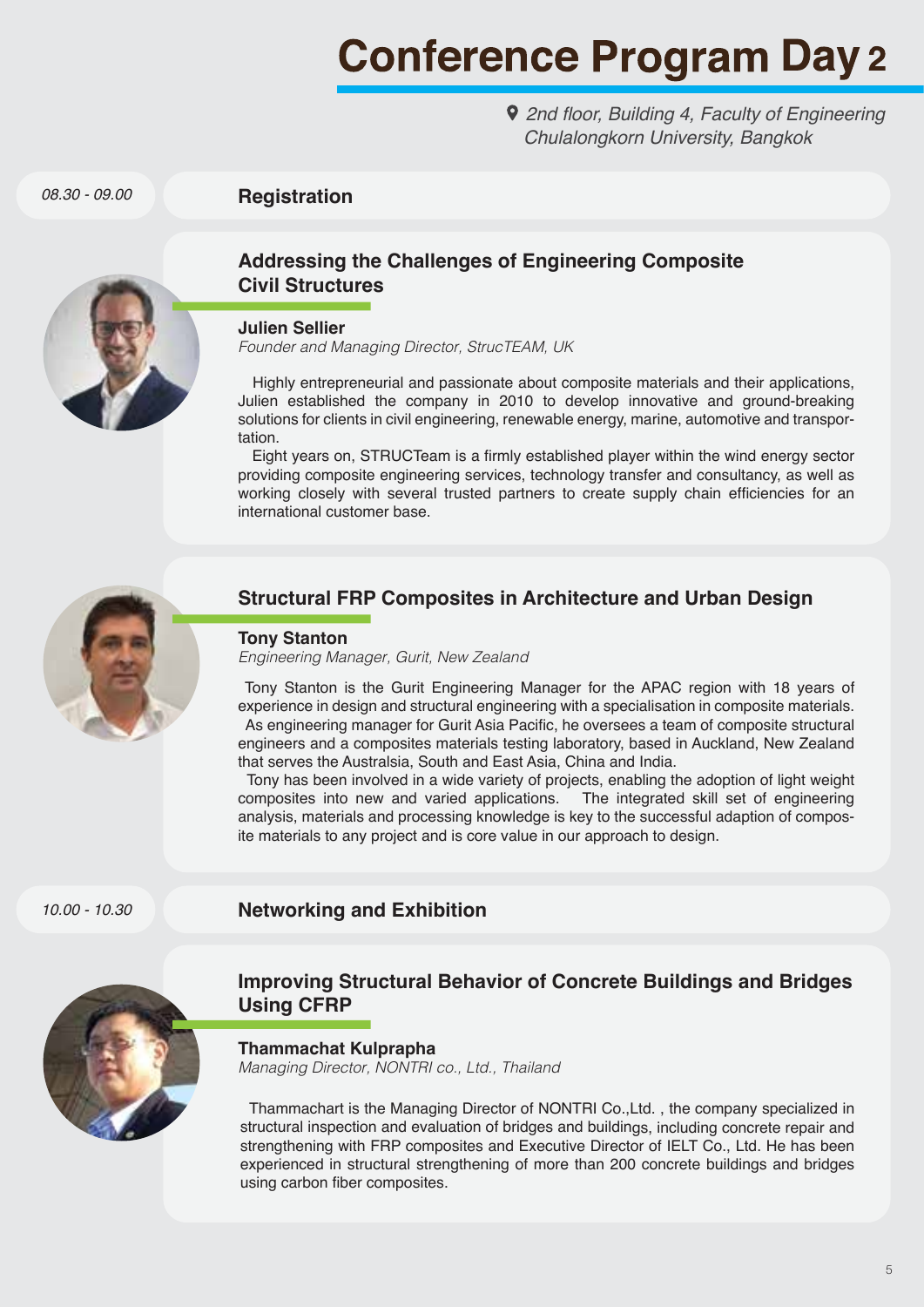

# **Carbon Reinforced Concrete - Opportunities in Construction and Architecture**

#### **Dr. Florian Doetzer**

*Managing Manager, Composite Cluster, Singapore* 

 Dr. Florian Dötzer currently holds the position of Managing Director of Composite Cluster Singapore Pte. Ltd. and is actively promoting high-technology innovations in Singapore through Mentorships and Guest Lectures. Before taking over the current position, he was active as industry liaison for Technische Universität München's Singapore office and was involved in early setup of the NRF-funded TUM CREATE – Centre for Electromobility Singapore in the position of Deputy Corporate Director.



*Sr.Manager & Team Leader –Product Development, Aditya Birla, India* 

 Sirirat is working as Senior Manager at Aditya Birla Chemicals (Thailand) Limited, Epoxy division (ABCT). She is a Team leader of new product development in Composites and Electrical Application.

 She leads her team in development of new value added products & applications and in providing customer technical services. Her professional experience of over 15 years is versatile and includes developing new molecules for use as building blocks and further in development of new epoxy systems for composites, electrical, coating and civil epoxy applications.

*12.00 - 13.30*

## **Lunch Break**

**Demonstration - Carbon Concrete**

**Demonstration - FST (Fire, Smoke, Toxicity)** 

*14.30 - 15.00*

**Networking Break**

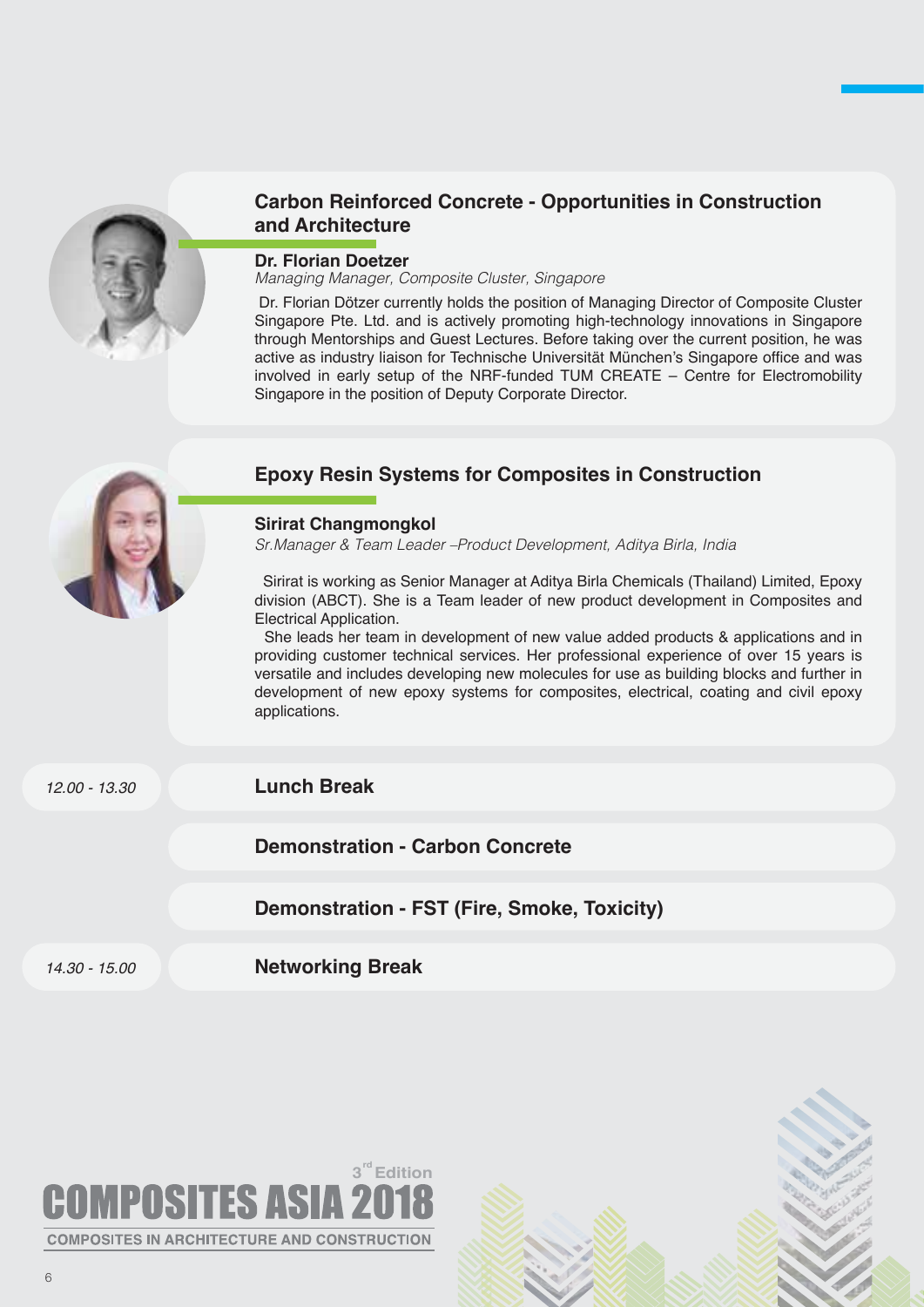2nd floor, Building 4, Faculty of Engineering *Chulalongkorn University, Bangkok*



# **Innovative High-Speed, Low-Cost Continuous Molding Technology for Application to Civil Engineering and Construction by Custom Fit Process of Polymerization and Molding**

#### **Prof. Kiyoshi Uzawa**

*Owner and Founder, Innovative Composite Center, Japan*

 Affiliation/Title: Innovative Composite Materials Research and Development Center, Kanazawa Institute of Technology/ Director

Professional experience

\* PhD 2007, the University of Tokyo Graduate School of Engineering

\* 2007-2009 Lecturer, Department of Environmental and Ocean Engineering, the University of Tokyo Graduate School of Engineering

\* 2009-2012 Project Associate Professor, Department of Systems Innovation, the University of Tokyo Graduate School of Engineering

\* 2012- Professor, Graduate School of Engineering, Kanazawa Institute of Technology

\* 2013- Director, Innovative Composite Materials Research and Development Center, Kanazawa Institute of Technology



## **Composite Material in Architecture**

#### **Fred Romier**

*Technical Sale, Saertex, Germany*

Fred Romier has been working in the composite industry for the past 26 years.

After 12 years based in France working as export manager for a Glass weaver where he set up the distribution network outside Europe, he decided to move to USA for 6 years to work for a core material manufacturer, where he also set up the distribution network outside north america.

 Next challenge was to start a new fibreglass company in the middle east where he stayed 3 years.

In 2013, Fred joined Saertex and responsible of the sales and development of Saertex products in Construction and Railway industry for Asia and Middle East.

*16.00*

### **Closing Remarks**

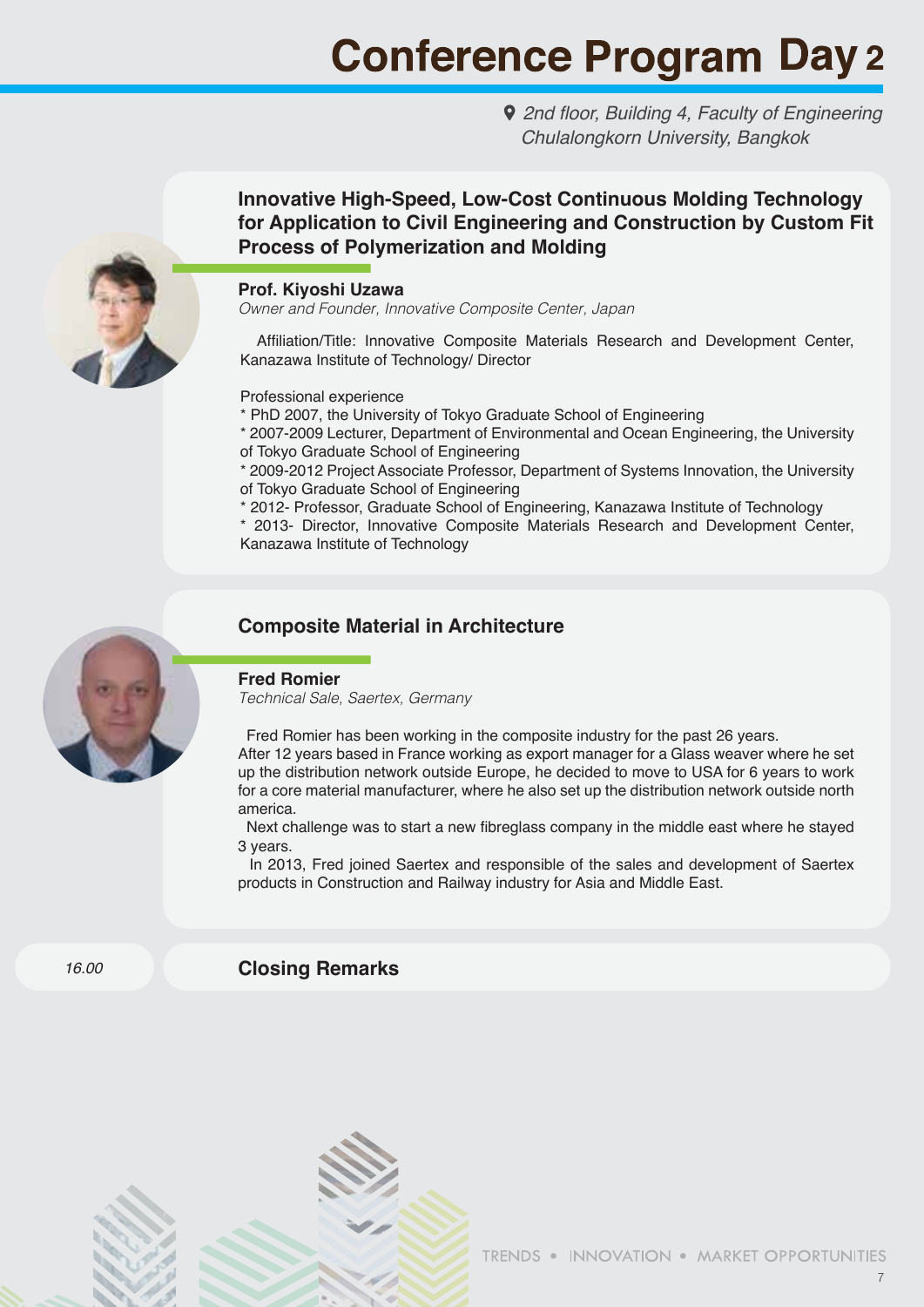# **Partipating Companies**

A.I.M. Project Aderis Technologies Aditya Birla Chemicals (Thailand) Affan Innovative Structures Allnex Alpha Composition Altus Group Aramco Asia Korea Architect 49 **ArchitectKidd** Asia Kangnam B.P. Products & Supply Behn Meyer Chemical Big Pix Technologies Bolwell Holdings (Thailand) Capital House Australasia Chomarat Group Cobra Composite Structures Cobra International Concrete Composite Composite Cluster Singapore Composite Reinforcement Solutions Composites System International Cosas Naturales Resource Development Corporation CPN Diab Australia DIC Corporation Department of Science Service DK Composites Duangrit Bunnag Architect Element 6 Evolution

Epsilon Composite

#### Eternal Materials

Exel composites

Expressway Authority of Thailand

Foster and Partners

FRP Services & Company

G-Cast UHPC

G12 Innovation

Geo-Informatics & Space Technology Development - Agency (GISTDA)

GRE Composites

Gulf GRC

GUNNAR AG

Gurit (Asia Pacific)

Hankuk Carbon

HAZEL & AZURE

IAW Company Limited

Innovative Composite Center, Kanazawa Institute of Technology

Intralink Techno

J.R.M. Product

JEC Group

JN Transos

King Mongkut's University of Technology North Bangkok

King Mongkut's University of Technology Thonburi

Kinzi Co., Ltd.

Korea Chemical Fibers Association

Major Development Estate

MBM Metalworks

Mitsubitshi Chemical Corporation

Montefibre Carbon Fiber

Montefibre Hispania

Monza-Factory

#### *List of July 12, 2018*

#### MODC.

Mutual Industry

Navalian Composite

Neotech Composite

Nippon Steel & Sumikin Materials

Nontri

Office for Interior & Architecture

PJ Composite

Pongpana

Premier Composite **Technologies** 

PTT Global Chemical

Quintrix Architects

Wah Tech Industrial

Well Development

Saertex

Sathu Auto Seat

SC Asset

SCG Chemicals

SCG Performance Chemicals

Scott Bader Middle East

SF Development

Sripipat Engineering

Sirikrai Industrial

Sojitz (Thailand)

Sojitz Pla-net

**StrucTEAM** 

Studio Qube

Thana Inter

Universiti Teknikal Malaysia Malaka

Wahtech Industrial

Zund Asia (Bangkok)